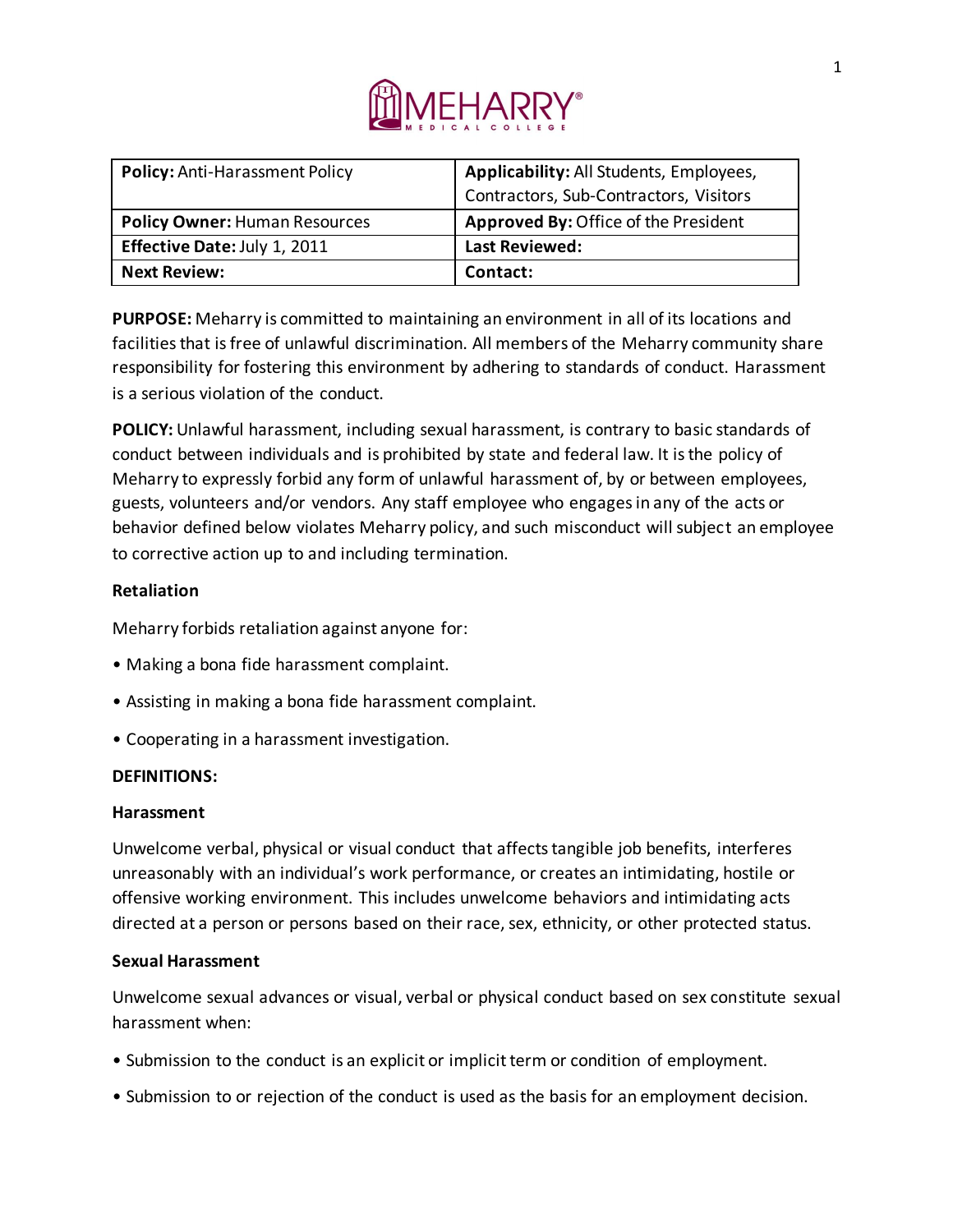

| <b>Policy: Anti-Harassment Policy</b> | Applicability: All Students, Employees, |
|---------------------------------------|-----------------------------------------|
|                                       | Contractors, Sub-Contractors, Visitors  |
| <b>Policy Owner: Human Resources</b>  | Approved By: Office of the President    |
| Effective Date: July 1, 2011          | <b>Last Reviewed:</b>                   |
| <b>Next Review:</b>                   | Contact:                                |

• The conduct has the purpose or effect of unreasonably interfering with an individual's work performance or creating an intimidating, hostile or offensive working environment. This definition encompasses many forms of offensive behavior, including gender-based harassment of a person of the opposite or same sex as the harasser.

Examples of prohibited sexual harassment include:

• Repeated and unwelcome sexual flirtation or advances.

• Offering employment, promotions or other benefits in exchange for sexual favors. Making or threatening reprisals for refusing sexual advances.

• Visual conduct such as leering; making sexual gestures; displaying sexually suggestive objects or pictures, cartoons or posters; or suggestive or obscene letters, notes or invitations.

• Verbal conduct such as derogatory comments, epithets, slurs, sexual innuendo, sexual jokes, graphic verbal commentaries about the individual's body and sexually degrading words used to describe an individual.

• Physical conduct such as patting, pinching or intentionally brushing against another person's body.

**PROCEDURE:** Complaints of a violation of this policy shall be brought to the attention of Human Resources, the Compliance Hotline, a member of the President's Council, or to any other appropriate member of the institutional community, including any academic or administrative officer. The person receiving the complaint shall counsel the complainant as to the options available under this Policy, including referral to the Human Resources or other appropriate institutional representative for help in resolving the complaint informally; or help in drafting a formal complaint.

The institution's sexual harassment policy shall be explained during new faculty and staff orientations and faculty/staff development workshops.

Vendors, consultants, independent contractors and all others acting on behalf of the College who are not required to participate in faculty/staff orientations shall receive a copy of this policy upon commencement of their contracts. Violation of this policy may result in Meharry's termination of such contracts.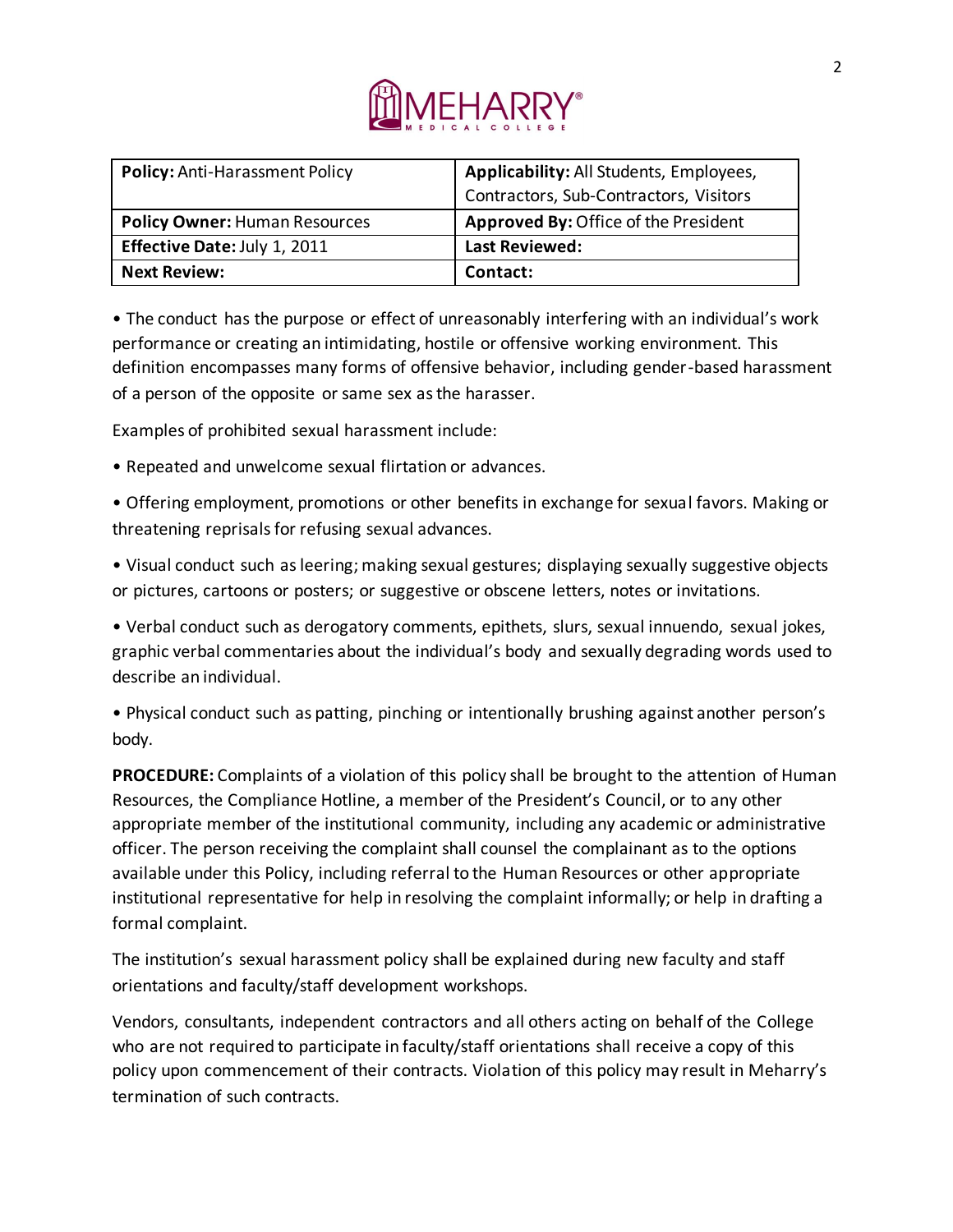

| <b>Policy: Anti-Harassment Policy</b> | Applicability: All Students, Employees,     |
|---------------------------------------|---------------------------------------------|
|                                       | Contractors, Sub-Contractors, Visitors      |
| <b>Policy Owner: Human Resources</b>  | <b>Approved By: Office of the President</b> |
| Effective Date: July 1, 2011          | <b>Last Reviewed:</b>                       |
| <b>Next Review:</b>                   | Contact:                                    |

The policy is also reissued on an annual basis through mass e-mail. The policy shall also be included in the following publications: Staff Employee Handbook, College Policy Manual; Faculty Handbook; Personnel Policy and Procedures Manual; and Student Services Handbook.

All complaints, informal and formal, shall be immediately forwarded to the Human Resources and Legal Affairs. The Associate Vice President of Human Resources will consult with the appropriate academic or administrative officers of the College to determine the appropriate method for investigating the complaint.

# **Investigation**

The purpose of the investigation is to ascertain whether an actual violation of this policy has occurred. Investigations shall include the following:

• An interview with the complainant to determine the facts upon which the complaint is based. This meeting should be used to find out the "who, what, when, and where" of the complaint. Any evidence of, or witnesses to, an alleged incident should be obtained during the interview.

• An interview with the accused to inform him/her that a complaint has been made against him/her. The complainant should not be identified, but if the alleged harasser knows the identity of the complainant, it should be made clear that no retaliatory action will be tolerated.

• In a formal complaint, interviews with any other persons believed to have pertinent/factual information or knowledge of the alleged policy violation.

• The person investigating the complaint will take steps to ensure confidentiality of all parties involved.

• The accused shall have a full opportunity to respond to all allegations.

• If it is concluded that there is a reasonable basis for believing that a policy violation has occurred and a negotiated settlement cannot be reached, formal action will be taken. The Associate Vice President of Human Resources will inform the complainant and the accused of the results of the investigation and actions to be taken to resolve the complaint.

• Upon completion of the investigation, a written notice of disposition shall be forwarded to the accused as well as to the complainant.